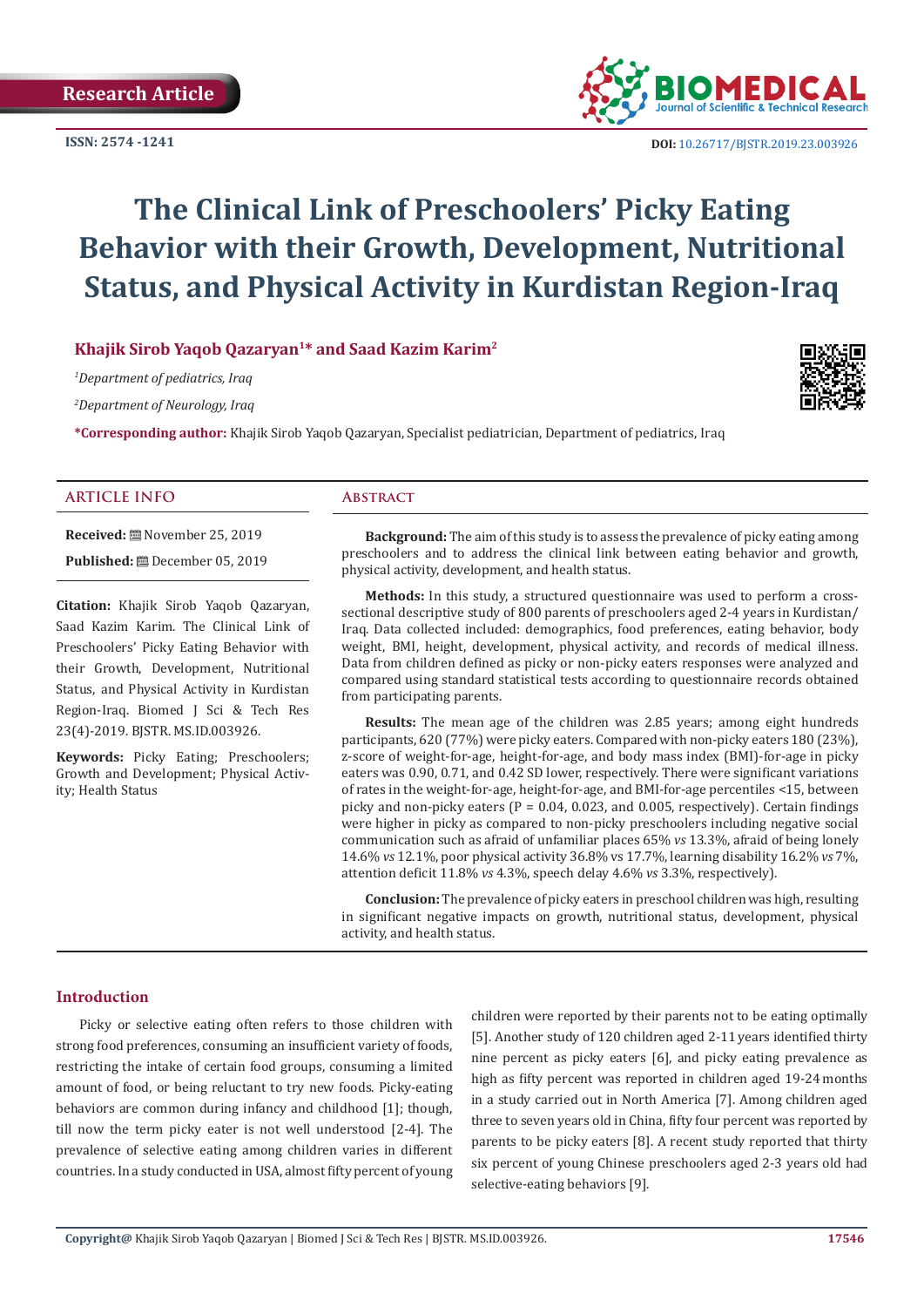Moreover, contradictory outcomes of prevalence of childhood picky eaters were reported studies, probably due to variations in definitions, methods of assessment, and diverse age ranges of children studied (Goh, Jacob, 2012, Jacobi et al, 2008, Mascola et al, 2010, Micali et al, 2011) [1,6,10,11]. Preschoolers often use their body language or non-linguistic verbalizations to express their meal favors, while older children independently make their food preferences at school, therefore the parent understand the refusal of food as being stronger as the child grows. However, picky eating behaviour is quite frequent in school children with the prevalence ranging from thirteen percent-forty seven percent in developed countries (Goh. Jacob, 2012, Jacobi et al, 2008, Mascola et al, 2010) [1,6,10]. Picky eaters usually have a limited dietary variety and consume few fruits, vegetables and meat rich in micronutrients [12]. In addition, their intake of fats, fiber, protein and sweets is lower than that of non-picky eaters [2]. It is still unclear whether the impact of picky eating on height and weight depends on the types of food rejected by the picky eaters.

Picky eaters might have normal development besides to those with medical or developmental disorders [5], and selective eating in early childhood might extend and proceed to eating disorders in adolescence and early adulthood [13]. Also, there might be a link between behavioral feeding disorders and delayed development in children, and few picky eaters' children might have low weight [3,8,14,15]. In addition, fussy eaters have certain distinguished characteristics reluctance to try new foods, a dislike of certain varieties of foods, and a very good opinions about food preparation [1,2,12], which result in eating small quantities and a limited types of food, potentially impacting a child's growth (Goncalves 2013) [9,16]. Consequently, this can result in long-term eating disorders in adolescence and early adulthood. Hence, childhood picky eating have reported conflicting results, possibly due to inconsistencies in definitions and methods of assessment, as well as different age ranges of children studied. (Needham 2007) [17]. Prevalence, studies [1,6,10,11].

Some picky eating behavior in very young children, from parents' subjective perceptions, may be due to Neophobia, which is different from pickiness in older children. Neophobia is the phobia or fear of trying anything new in particular continuous and unusual fear. In its milder form, the child dislike to try unusual things that seem to him to be new or unfamiliar. In the context of children the term is generally used to indicate a tendency to reject strange foods. High nutrient requirement is needed for school-aged children as they undergo rapid growing ; therefore, their eating habits are essential for optimal development. However, picky eating behavior is relatively common during childhood while at school, with the prevalence ranging from thirteen percent to forty seven percent in developed countries [1,6,10]. Moreover, selective eating in early childhood has been shown to continue into mid-adolescence, which is associated with eating disorders, lasting fussy eating, and limited dietary variety in adolescence and adulthood [18-20].

However, the clinical impact of picky eating on the growth of children is still controversy. One longitudinal study of 1498 children aged 2.5, 3.5, and 4.5 years in Québec found that picky eaters were twice as likely to be underweight at 4.5 years old than children who were never picky eaters [21], whereas, Contradictory findings from another longitudinal study with 120 children in the San Francisco Bay area followed from 2 to 11 years of age suggested no significant effects of picky eating behavior on growth [6]. These opposite results might be due to certain reasons: 1st, the differences in perceptions and assessments of picky eating, 2nd, failure to adjust various confounding factors including age, gender, birth weight of the child, and socio-demographics. Cognition and intellectual status of school children is very relevant and is often concerning for parents. Certain studies indicated that nutrition during early childhood had long-lasting impacts on the intelligence of children [22,23].

As the brain grows and develops faster than the rest of the body, nutrient deficiency, especially protein, iodine, iron, zinc, folic acid, and vitamin B 12, at a critical stage of development may result in everlasting changes in brain structure and cognition status [22]. In comparison to non-picky eaters, selective eaters usually have a restricted dietary variety and limited consumption of few fruits, vegetables, and meat rich in micronutrients [15]. Moreover, their intake of fats, fibre, protein and sweets is lower than that of nonpicky eaters [2]. It is unclear whether the impact of picky eating on height and weight depends on the variety of food rejected by the picky eaters. However, in one study a lower intake of vitamin E and C, and fibre was found in picky nine-year-old girls [2].

# **Subjects and Methods**

This is a cross-sectional descriptive study used a structured questionnaire to obtain information from parents in Iraq/Kurdistan region who were parents to children aged 2-4 years. Participants were randomly selected from Zakho General Hospital-Department of Pediatrics, Nutrition Rehabilitation Center(NRC) as well as private clinic for general pediatrics, child's nutrition and growth in Zakho-Duhok city in Iraq to meet pre-specified allocations for race, age, and gender, representative of the national population. A total of 800 participants (400 from each place) who met the eligibility criteria were enrolled and included in this study. Consent forms were obtained from each preschoolers' parents or caregivers to address their participation in this research study.

#### **Interview Process**

The interviews were scheduled, managed and enrolled by the authors themselves. Children aged 2-4 years old who had history of chronic illnesses, that might negatively impact their food behavior, were excluded including prematurity, low birth weight (<2,500 g), dental diseases, organic diseases, mental disorders such as cerebral palsy, genetic diseases, psychiatric illness, anorexia, gastro-esophageal reflux disease, food allergies, and lactose intolerance. As well as those preschoolers with acute illness such as flu or diarrhea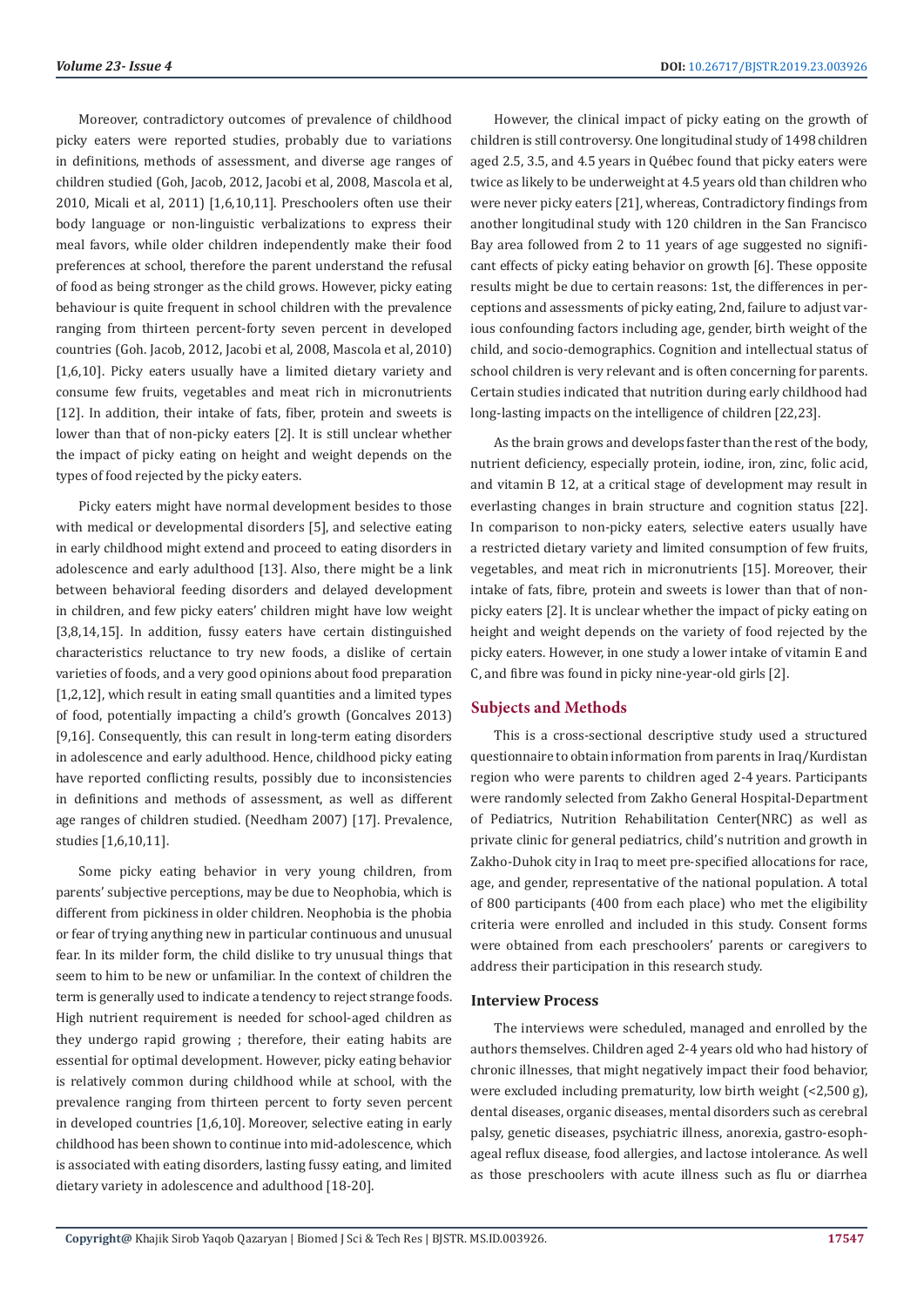were all excluded. Data for this study were collected between September 2018 and July 2019. All participants gave their written and informed consent signed by their parents. Using a multi-stage stratified cluster sampling method, 800 children aged 2-4 years were recruited. Data collection were obtained in this study through face-toface interviews with the children's parents. The participants were all eligible to share in this study. Also, parents with limited economic means to support their children's nutrition, had inadequate idea or knowledge for children's diets, development, and physical activities, or were unable to provide sufficient healthy diet for other reasons, were not included in this study.

# **Socio-Demographics and Anthropometric Measurements**

The authors, after confirming eligibility, contacted families and arranged a meeting with parents for a face-to-face interview. The socio-demographic information was collected from the parents with a structured questionnaire survey (mothers: 99% of parents) and was administered by trained interviewers. Demographic data included child's date of birth, gender, ethnicity, and birth weight. As well as Data including any medical history of child's food allergy history and parents' body weight and height were also considered from the interview. During interview process we asked parents what they do children prefer to eat, how do the children act when they eat, their growth and development, physical activity, general health questionnaire. The interviews took approximately half an hour to complete.

Special forms for parents were used to collect information about the family size and the education level to get socio-demographic data using questionnaires. Closed-ended categorical questions including lists of options for parents to choose, to get information about the nutrition and general medical health status of the included participants. The main questions included diets preferences, eating behaviour, parent/child communication during mealtimes, speech ability, developmental behaviors, day activities, and records of chronic diseases in the last 12 months. A quantitative study with no detailed discussions were conducted in this research. The author carried out the interviews between the 1st of April and the 31of June 2019. All parents of children introduced their agreement and signed a consent form for their children to participate in this study.

#### **Growth and Nutritional Assessment of Preschoolers**

Children's weight and height were measured in Zakho General Hospital-Nutrition Rehabilitation Center-Department of pediatrics on an individual and solicited basis, before the interview associated with the food frequency questionnaire. Children were weighed without shoes and wore napkins only for accuracy purposes to get body mass index (BMI) [weight  $(kg)/$ height  $(m<sup>2</sup>)$ ]. The percentile and z-score of weight-for-age, height-for-age, and BMI-for-age were considered to assess the impact of picky eating behavior on children's growth and nutrition status. Weight-for-age, weightfor-height, and height-for-age were expressed as sex and agespecific percentiles, and the growth standards for height, weight, and BMI based on a general WHO population were used to obtain z-scores for each measurement according to age and sex [24]. The used parameters to assess growth status were height-for-age and weight-for-age z-scores, and those used to evaluate nutritional status were weight-for-age and BMI-for-age z-scores. Weightfor-age, height-for-age, and BMI-for-age percentiles <15 were considered to indicate that the child was underweight, of short stature, or suffering from malnutrition, correspondingly.

#### **Assessment of Picky Eating**

To evaluate picky eating behavior through organized questionnaire tow categories were addressed in this study.  $1<sup>st</sup>$  is the food preferences and  $2<sup>nd</sup>$  is the eating behavior.

**Food Preferences:** In an organized questionnaire, all parents were questioned about their child's food preferences. Questions about preferences for food and food variety included a modified version of a questionnaire based on the United Kingdom Department of Health Survey of the Diets of British School Children [24] and dietary assessment among school-aged children [18]. Also, changes were made to the questionnaire used and based on Iraqi-Kurdistan dietary culture and food habits.

The questionnaire included 2 main items:

# **Child's Meals and their Preferences in more than Ten Food Categories**

(i) Grains (rice, bread, cereals, potato, noodles, pasta, etc.),

(ii) Protein foods (eggs, red or white meat, fresh fish, seafood, beans, potato, etc.)

- (iii) Vegetables,
- (iv) Fruits,
- (v) Dairy products (milk, cheese, yogurt, etc.),
- (vi) Fats and oils (vegetable oil, butter, cream, salad, etc.), and
- (vii) Snacks and sweets (chips, candy, cookie, cake, etc.) in past 15 days.

**Preferences in Common Foods (list of Fifty Foods for Regular Meals):** The responses were had and did not have " in each food and responding to preferences of the tried foods. Items were scored on a five-point scale as "love and enjoy it very much," "love it moderately," "Dislike it moderately," and "Dislike it very much."

#### **Feeding and Eating Behaviors**

On the other hand, another questionnaire arranged for parents to find out about their feeding behaviors (10 items: six appropriate behaviors, four inappropriate behaviors) and their child's eating behaviors (ten items: 4 healthy eating behaviors, six picky eating behaviors). The eating behavior questionnaires were inspired from the Children's Eating Behavior Questionnaire developed by Wardle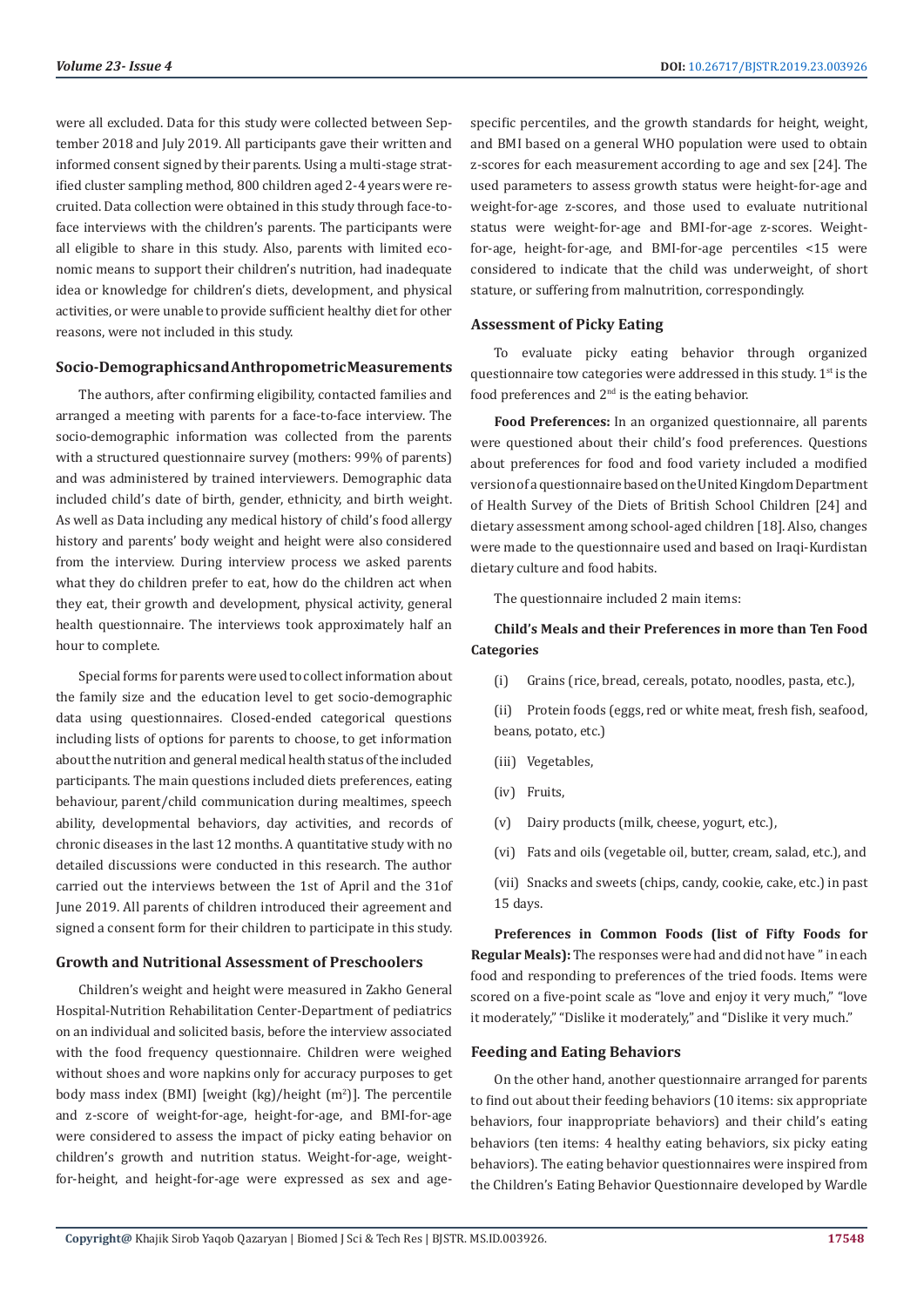et al. the classification of feeding disorders of infancy and early childhood by Chatoor and Ammaniti [13] and a study about the trends of eating behaviors in preschool children [25,26].

The four questions for picky eating behaviors included

- (i) Eats limited foods
- (ii) Reluctance to eat usual meals,
- (iii) Refusal to try new meals, and

(iv) Refusal of one or multiple food groups in six major food groups (grains, protein foods, vegetables, fruits, dairy foods, and fats and oil).

Items were scored on a five-point scale as "not at all," "seldom," "on occasion," "frequently," or "always." Mean scores were calculated for each subscale (range 1-5) with higher scores indicating higher values of each trait.

Accordingly, a defined picky eating behavior was derived in case of positive response of "always" to at least one item of the picky eating behaviors on questionnaire of eating behaviors in this research study.

### **Assessment of Development**

The questionnaire for assessment of development was modified based on the Denver Developmental Screening Test II. The test assesses children from 2 to 4 years old who are apparently asymptomatic . The DDST-II consists of 125 items grouped into four areas: personal-social, fine motor, gross motor and language. Additionally, each recording sheet includes a behavioral test in which several items are recorded, such as the child's interests or capacity to pay attention, among other items. Upon completion of the test, three scores or classifications are possible: normal, suspect and not testable. The DDST-II has been adapted and emphasized in Singapore, Iran and Sri Lanka. The Sensitivity and specificity values in Spanish version of the test were 89 and 92 %, respectively; and more reliable in Hallioglu et al. study found sensitivity values of 100 % and specificity of 95 percent. DDST II for early identification of the infants who will develop major deficit as a sequel of hypoxicischemic encephalopathy.

#### **Assessment of Physical Activity**

A modified questionnaire for assessment of physical activity was used based on a study of objective measurement of physical activity and sedentary behavior [23]. Statements relating to physical activity requested respondents to rate their degree of agreement on a five-point scale (unacceptable, improvement expected, acceptable, exceeding expected, outstanding). Mean scores were calculated for each subscale (range 1-5) with higher scores indicating higher values of each trait. The questionnaire assessing physical activity consisted of four items: normal-pace walking; sport activities; stair-climbing; and running. The answers of "unacceptable" or "improvement expected" of the item assessed were considered as having low level physical activity. Those with

two or more low-level physical activities were defined as having a poor general physical activity level.

# **Results and Findings**

# **Data and Characteristics**

In this cross-sectional study, eight hundred preschoolers aged 2-4 years were screened, of whom 740 met eligibility criteria were enrolled. Sixty participants were excluded, 30 preschoolers had chronic illnesses affecting eating habits and growth status, 15 caregivers had limited economic means to support their children's diets, and caregivers did not have enough concept for children's nutrition support, development, and physical activities or were unable to provide adequate nutrition for other reasons. Table 1 illustrates the demographic variations between picky and nonpicky eaters. Based on the food and dietary questionnaire survey, 620 preschoolers (77%) were found to have picky-eating behavior. The mean age of these children was  $2.97 \pm 0.59$  years. Certain factors such as gender, age, primary caregiver, education levels of caregiver, or family size between the participants have no statistical variations in this study (Table 1). In this study, {always} responders among picky preschoolers cohort were commonly as follows: Eating sweets or snacks instead of meals(52.6%), Refusing food, particularly fruits and vegetables (37.8%), Reluctant to eat regular meals (27.6%), Do not like to try new food (Neophobia, 23.3%), Ingestion of specific kinds of food (16%), Excessive drinking of milk (14.2%). Seventy-eight cases among preschoolers disliked meat (9.7%), vegetables(180 cases, 22.8%), fruit(62 cases, 7.7%), and certain types of fruit or vegetables (52%, 220 cases).

# **Table 1.**

| <b>No of Participants</b><br>(800) | <b>Picky</b><br>Preschoolers(620)<br><b>77%</b> | Non-Picky<br>Preschoolers(180)<br>23% |  |  |  |
|------------------------------------|-------------------------------------------------|---------------------------------------|--|--|--|
| Age                                |                                                 |                                       |  |  |  |
| $2-3y(475)$                        | 400 (50%)                                       | 75 (9.3%)                             |  |  |  |
| $3-4y(325)$                        | 220 (27.5%)                                     | 105 (13%)                             |  |  |  |
| Gender                             |                                                 |                                       |  |  |  |
| Boys (370)                         | 360 (45%)                                       |                                       |  |  |  |
| 10 (1.2%)                          |                                                 |                                       |  |  |  |
| Girls (430)                        | 260 (32.5%)                                     | 170 (21.2%)                           |  |  |  |
| <b>Caregivers</b>                  |                                                 |                                       |  |  |  |
| Mother (740)                       |                                                 |                                       |  |  |  |
| 682 (85.2%)                        | 58 (7.2%)                                       |                                       |  |  |  |
| Father (60)                        | 54 (6.7%)                                       | 6(0.75%)                              |  |  |  |
| <b>Education Level</b>             |                                                 |                                       |  |  |  |
| Housewives (600)                   | 510 (63.7%)                                     | 90 (11.2%)                            |  |  |  |
| College $(110)$                    | 75 (9.3%)                                       | 35 (4.3%)                             |  |  |  |
| Masters/PhD (90)                   | 65 (8.1%)                                       | 25 (3.1%)                             |  |  |  |
| <b>Family Size</b>                 |                                                 |                                       |  |  |  |
| 3 children (210)                   | 170 (21.2%)                                     | 40 (5%)                               |  |  |  |
| $>3$ children $(580)$              | 520 (65%)                                       | 60 (7.5%)                             |  |  |  |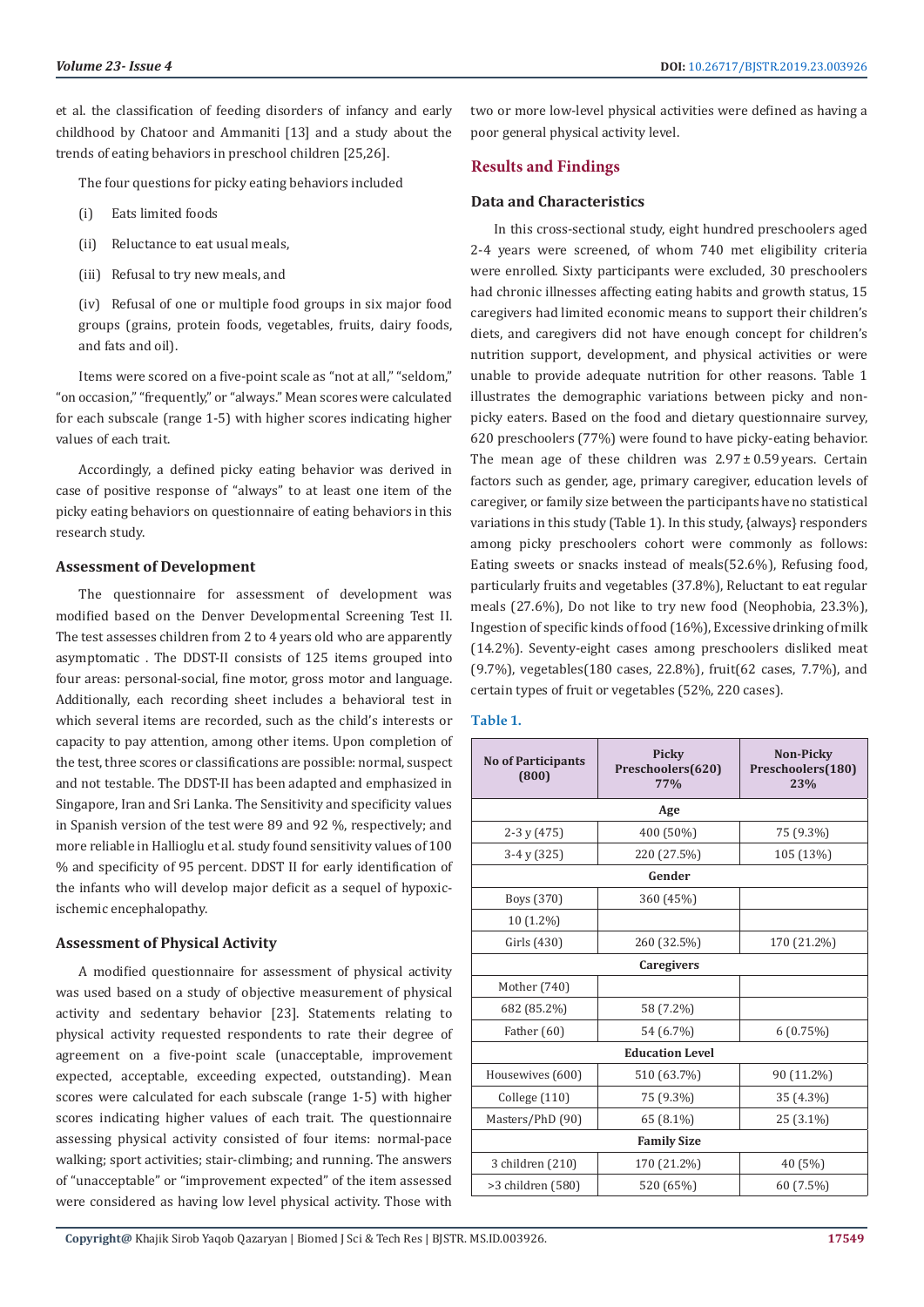#### **Volume 23- Issue 4 DOI: [10.26717/BJSTR.2019.23.0039](http://dx.doi.org/10.26717/BJSTR.2019.23.003926)26**

#### **Anthropometric Data**

As shown in Table 2 below, in this study in Iraq/Kurdistan region, for preschoolers, the standard weight, height, and BMI(Body Mass Index) were 12.4 kg, 91.66 cm, and 14.93, correspondingly. In comparison to non-picky eaters, such results for picky eaters were interestingly low. As well as picky eaters had significantly lower average weight-for-age, height-for-age, and BMI-for-age percentiles; Besides, less than fifty was the mean weight- and height-for-age percentiles in picky eaters, while it was greater than fifty (median of population) in non-picky eaters. Picky preschoolers also stated that they had, compared to non-picky eaters, higher rates of weight-for-age, height-for-age, and BMI-for-age percentiles less than fifteen. Considerably greater percentages of children with a weight-for-age percentile less than 15, a height-for-age percentile <15, and a BMI-for-age percentile <15 were picky eaters respectively, (Table 2). The same scenario was with the z-scores, as the average z-scores of weight-for-age, height-for-age, and BMI-forage in picky eaters were all obviously less than those z-scores of non-picky eaters (Table 2).

| Table 2: Growth and nutrition health status among preschoolers. |  |
|-----------------------------------------------------------------|--|
|-----------------------------------------------------------------|--|

| <b>Growth and Nutritional Status</b>         | <b>Picky Eaters</b><br>$(n=620)$ | <b>Non-Picky Eaters</b><br>$(n=180)$ |
|----------------------------------------------|----------------------------------|--------------------------------------|
| Growth, mean (SD)                            | 12.4                             | 14.20                                |
| Weight-for-age-percentile: mean<br><b>SD</b> | 42.8                             | 73.61                                |
| Less than 15 percentiles: $n$ (%)            | 71                               | 22                                   |
| Weight-for-age-z score                       | $-0.91 \pm 0.62$                 | $0.81 \pm 0.70$                      |
| Height, mean (SD)                            | 91.66                            | 97.81                                |
| Height-for-age-percentile: mean<br>SD        | 33.43                            | 68.77                                |
| Less than 15 percentiles: $n$ (%)            | 36                               | 14                                   |
| Height-for-age-z score                       | $-0.73 \pm 0.39$                 | $0.28 \pm 0.41$                      |
| BMI, mean ± SD                               | 14.93                            | 16.67                                |
| BMI-for-age percentile: mean SD              | 33.2                             | 62.03                                |
| $>15$ percentile: n $(\%)$                   | 38                               | 15                                   |
| BMI-for-age-z score                          | $-0.44\pm0.53$                   | $0.33 \pm 52$                        |

# **Development**

Table 3 displays differences in the development between picky eaters and non-picky eaters. Attention deficit and low learning ability were the detected low-quality developments in learning ability. Slow verbal development and poor language development were the detected low-quality developments in verbal ability. Afraid of unfamiliar places and afraid of being alone were the detected low-quality developments in interpersonal relationships. Table 3 below demonstrates the prevalence rate of three categorized low-quality developments in picky and non-picky group children. Of the three categories of low-quality development, a significantly higher prevalence of children who had negative interpersonal relationships was found in the picky group. A higher rate of "afraid of unfamiliar places" was reported to be picky eaters (Table 3).

Compared to non-picky group, a significantly lower score of all questionnaire items was found in the picky group (26.6 ± 3.1, *vs*.  $20.8 \pm 2.8$ ) (Tables 3 & 4).

**Table 3:** Variations in development quality between picky and non-picky eaters.

| Development<br><b>Variations</b> | <b>Picky Preschoolers</b><br>$(n=620)$ | <b>Non-Picky</b><br>Preschoolers (n= 180) |  |  |
|----------------------------------|----------------------------------------|-------------------------------------------|--|--|
| Learning Disability              | 130 (16.2%)                            | 58 (7%)                                   |  |  |
| <b>Attention Deficit</b>         | 95 (11.8%)                             | 35 (4.3%)                                 |  |  |
| Low Learning Ability             | 62 (7.7%)                              | 38 (4.7%)                                 |  |  |
| <b>Speech Development</b>        |                                        |                                           |  |  |
| Speech Delay                     | 37 (4.6%)                              | 27 (3.3%)                                 |  |  |
| Slow Verbal<br>Development       | 74 (9.2%)                              | 81(10.1)                                  |  |  |
| Low Social<br>Communication      | 423 (52.8%)                            | 217 (27%)                                 |  |  |
| Afraid of Unfamiliar<br>Places   | 521 (65%)                              | 107 (13.3%)                               |  |  |
| Afraid of being Alone            | 117 (14.6%)                            | 97 (12.1%)                                |  |  |

**Table 4:** Presentation levels of physical activities and health status among picky and non-picky preschoolers.

| <b>Variables</b>                        | Picky<br>$preschoolers(n=620)$ | Non picky<br>preschoolers<br>$(n=120)$ |  |  |
|-----------------------------------------|--------------------------------|----------------------------------------|--|--|
| <b>Physical Activities</b>              |                                |                                        |  |  |
| 1. Normal pace walking                  |                                |                                        |  |  |
| Low level                               | 130 (16.2)                     | 122 (15.2)                             |  |  |
| Normal                                  | 580 (72.5)                     | 98 (12.2)                              |  |  |
| 2. Sport Activities                     |                                |                                        |  |  |
| Low Level                               | 133 (16.6)                     | 18 (2.2)                               |  |  |
| Normal                                  | 505 (63.1)                     | 102 (12.7)                             |  |  |
| 3. Stair-Climbing                       |                                |                                        |  |  |
| Low Level                               | 128 (16)                       | 71 (8.8)                               |  |  |
| Normal                                  | 498 (62.2)                     | 493 (61.6)                             |  |  |
| 4. Running                              |                                |                                        |  |  |
| Low Level                               | 133 (16.6)                     | 66 (8.2)                               |  |  |
| Normal                                  | 577 (72.1)                     | 543 (67.8)                             |  |  |
| General Activities (1+2+3+4)            |                                |                                        |  |  |
| Poor (less or =2 low level<br>activity) |                                |                                        |  |  |
| 295 (36.8)                              | 142 (17.7)                     |                                        |  |  |
| Good(More or =1 low level<br>activity)  | 588 (73.5)                     | 592 (74)                               |  |  |

# **Discussion**

The American Academy of Pediatrics (AAP),in addition to many world-wide institutions, stated that ,the importance of early detection of psychomotor delay in preschoolers, can be achieved by repeated systematic screening at ages of 9, 18 and 30 months consequently. Therefore, a reliable test to adapt for addressing behavioral and motor development in preschool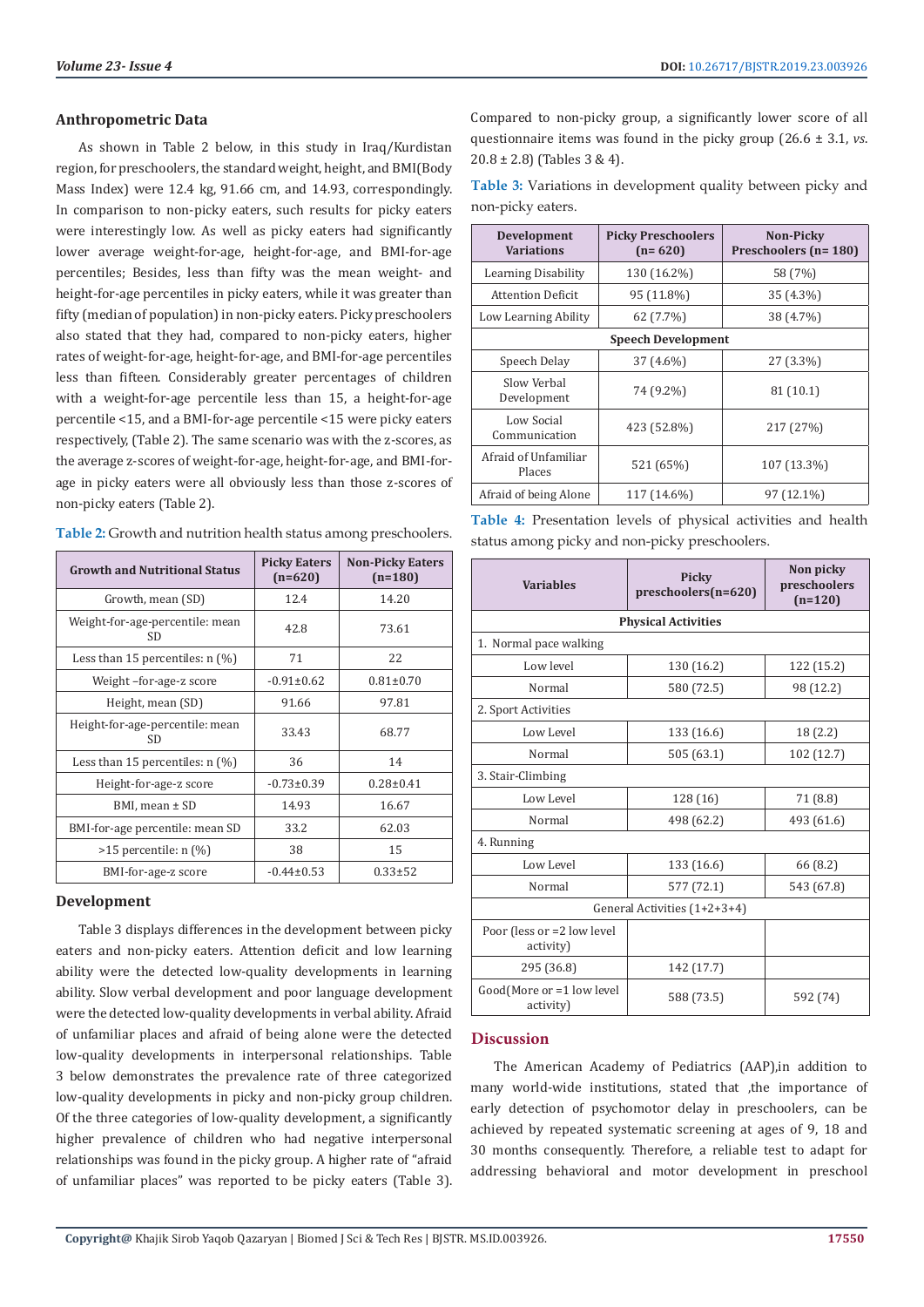children is essential. The widely used screening tests is the Denver Developmental Screening Test (DDST) which was first published in 1967. Despite of several studies have illustrated the prevalence of picky eaters among preschoolers, a small number have evaluated the correlation of picky eating with pediatric development, physical activity, and health status. In this study we provide an interesting impression of selective preschoolers aged 2-4 years in Iraq/ Kurdistan region and consider remarkable thoughts regarding the impact on children's growth, development, physical activity, and disease load. The food preferences, development, and physical activities between picky eaters and non-picky eaters were scored and analyzed statistically. Our study is the first in Iraq to correlate the behaviors of preschoolers with low-quality development and lower performance values of physical activities.

The definition of picky eaters among children is variable. Lots of studies are available regarding to the prevalence of picky eating in childhood with a huge difference was shown [19]. The majority of previous studies use parental views concerning picky children to recognize child's selective eating. The core of definition of picky eating was based on the objective questionnaires of detecting picky eating, was used in our study, by strong existence of picky eating behaviors on four queries. As compared to already published papers, the prevalence of picky behaviors among preschoolers, was higher, at fifty seven percent [6,7,11]. A new report indicated three significant parent-reported feeding questions that may identify persistent picky eaters at an early age [20]. Therefore, based on parental views, the three questions included a subjective identification of picky eater by parental thoughts, and two typical and ordinary picky eating behaviors (strong likes concerning food and unwillingness to accept new foods). These two picky eating behaviors were adopted in our questionnaire. We recruited the other two characteristic fussy eating behaviors which could assist to spot remarkable precision of picky eating behaviors among preschoolers.

In Hong Kong, a large longitudinal study revealed that forty three percent among seven thousands children aged 2-7 years, were reported by their parents as being picky eaters, and forty percent of children's picky-eating behavior lasted longer than 2 years [6,11]. A cross-sectional survey showed that the percentage of picky eaters increased from nineteen percent at 16 weeks old to fifty percent by age of 2 years [7]. In addition, another cross-sectional survey of Chinese preschoolers addressed that prevalence of picky eating was thirty six percent in 2-3 years olds as compared to twelve percent in 6-11-month-old ([8]. Therefore, such results indicate that picky eating is a persistent dilemma [6,7]. In our current study, correlatively more participants in the younger age group were picky eaters (50% age 2-3 years *vs*. 27.5% age 3-4 years). However, pickiness behavior start to decline with age through early childhood and reach its peak time ate age of two-four years old according to previous studies [4,12]. The picky eaters in this group of preschoolers from Kurdistan/Iraq illustrated vital lower numbers and values of accepted foods and food preference respectively. The

questionnaire items for the evaluation of pickiness behavior in the current research study was similar to those questionnaires of preceding studies [7,16,17].

Therefore, meat, fruit, fish, and specific kinds of vegetables were the food items that they dislike to consume; parallel pickyeating behaviors were observed among children in Hong Kong [11]. the most common picky-eating behaviors among preschoolers in Iraq/Kurdistan region were being unwilling to eat regular meals, refusing fruit and vegetables, and being likely to eat sweets or snacks instead of meals. Such results are identical to picky-eating behaviors conducted in another research study in Singapore [16]. Further research studies revealed that picky eaters were twice as likely to be underweight at 4.5 years old as non-picky eaters [26]. In the current study, excessive milk-drinking, eating sweets and snacks were common picky-eating behaviors. In preschoolers and according to the food records, extreme milk-drinking may result in low appetite at mealtimes and cause inadequate energy intake. According to cross-sectional analysis in the United Kingdom and based on questionnaires completed by parents when their children were aged 30 months, revealed that seventeen percent eating a partial quality, thirteen percent preferring drinks to food: therefore, limited variety and favoring drinks were the most common problem behaviors [3].

Furthermore, the study pointed that an eating problem, in children over 2 years, resulted in underweight over the first 2 years; eleven percent had weight loss compared with three percent of children who were not diagnosed as having an eating trouble. Accordingly, weight loss is more common in picky eaters and excessive milk-drinking may be a cause of low appetite at regular mealtimes. Currently, there are not enough research studies and approved information about the impact of picky-eating behavior on the nutritional and growth status of preschoolers. A study that compared the weight, height, and weight-for-height percentiles of thirty four children with picky-eating behavior and 136 healthy controls concluded that seven of 34 children (20.6%) in the pickyeating group and nine of 136 (6.6%) in the control group were underweight; being underweight was found in fifteen children (14.2%) younger than 3 years old and in one child (1.6%) older than three years old [21]. The investigators found that children with picky-eating habits are at an increased risk of being underweight, particularly in those younger than 3 years old.

According to our data, weight and height of picky eaters were significantly lower than non-picky eaters: In general, the weightfor-age, height-for-age, and BMI-for-age percentiles of non-picky eaters were above 50th, while picky' eaters were under 50<sup>th</sup>. Also, compared with non-picky eaters, z-score of weight-for-age, heightfor-age, and BMI-for-age in picky eaters was 0.91, 0.73, and 0.44 SD lower, correspondingly (Table2). Furthermore, picky eaters comprised significantly higher proportions of children who were underweight, short, and with low BMI (<15 percentiles) compared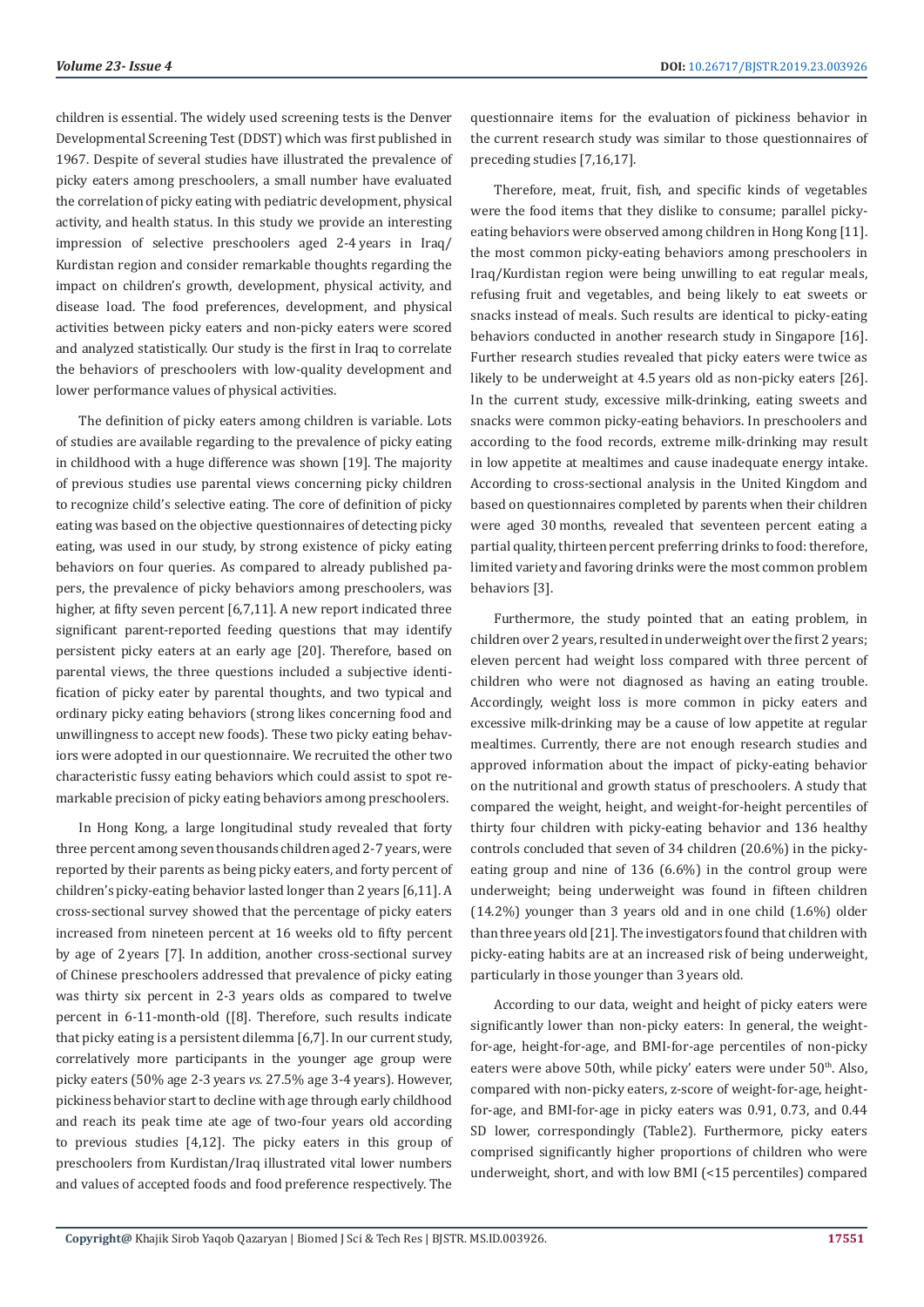to non-picky eaters. A negative impact of picky eating behaviors on growth was found in pre-school and early school-age children. However, in a study conducted in Saudi Arabia, 315 pre-school children with eating problems as compared to one hundred health control revealed that the main feeding problems detected were picky eating in 85.5% of feeding problem with normal growth group, these group children were still having normal growth parameters, but they had significantly lower growth parameters than healthy children [15].

Moreover, in a China study of nine hundred thirty-seven recruited healthy children of 3-7 years old concluded the prevalence of picky eating as reported by parents was fifty four percent ; the weight for age z-score was significantly lower in picky eaters compared to non-picky eaters [8]. Furthermore, dietary consumption in preschoolers might be negatively influenced by pickiness behavior. A randomized trial of Chinese preschoolers (aged 2.5-5 years) based on validated dietary analysis software of local database of recommended nutrient intakes concluded that median daily energy intake was twenty five percent lower than the age-appropriate intake in preschool picky eaters, and found that preschool picky eaters with low weight-for-height index was at risk for significant dietary and nutrient deficiencies [27]. In that study, almost fifty percent of the picky eaters met the recommendation for daily servings of fruit, and fewer in vegetables (14.7%) and dietary products (6.3%), and grains and cereals (6.3%) [27]. Furthermore, in Chinese study, preschoolers (ages 3-7 years) concluded that picky eaters had lower intakes of protein, dietary fiber, vegetables, fish, and cereals, compared with non-picky eaters [8].

Another study of Chinese young infants and toddlers (6 months-3 years) observed that lower intake of eggs and their food cohort in picky eaters compared to non-picky eaters [9]. However, in our study, the common dislike foods among preschool picky eaters (ages 2-4 years) were meat, vegetables and fruit (37%, 39%, 22%) respectively. Besides, a research study of four hundred twenty six German children aged 8-12 years revealed that pickiness behavior was linked to abnormal behavior for instance, anxiety, depression, withdrawal and somatic complaints, as compared to normal behavior in non-picky eaters [4]. The link between numerous eating disorders (overeating, anorexia, or feeding difficulties) and development has been reported in children and adolescents (28-33), while the association between picky-eating habits and development in preschool children has rarely been documented. However, in our study, we found positive correlation between picky-eating behaviors and low-quality general development in preschoolers with unknown reason due to deficient evidence in research and literature.

Besides, picky eaters tended to have a greater fear of unfamiliar places as compared to non-picky preschoolers. A future longitudinal study and further studies are required to illuminate the underlying consequence relationship between picky eating and low-quality of general development. Also, picky eaters tended to have lower values of the performance in physical activities especially a lower level of stair-climbing. In addition, picky preschoolers tended to have higher risk of constipation and acute infectious illness as compared to non-picky preschoolers. Likewise, Picky eaters (aged 3-5 years) with growth faltering who were randomized to receive 3-month oral nutritional supplementation had significantly greater increases in weight and height than non-supplemented controls and developed proportionally fewer upper respiratory tract infections. In Filipino children, long-standing oral nutritional supplementation helped promote nutritional adequacy and growth who were at risk of nutritional deficiency. The findings showed that long-term use of oral nutritional supplement enhanced food variety and promoted sufficient intake of nutrients that were inadequate in Filipino children's diets without interfering the intake of normal family meals [28].

Therefore, picky preschoolers had improvement in their growth after consuming oral nutritional supplementation. Another interesting randomized controlled trial of Chinese picky preschoolers aged 3-6 years old and weight-for-height ≤25th percentile showed higher significant changes in growth parameters and nutrient intake in the group with a nutritional milk supplement than the group with nutrition counseling alone. As comparison to the children with nutrition counseling alone, increases in weight-for-age z-scores and weight-for-height z-scores were significantly better at 3 months, and increases of intakes in energy, protein, carbohydrate, docosahexaenoic acid, arachidonic acid, calcium, phosphorous, iron, zinc, and vitamins (A, C, D, E, B6) were significantly elevated at 2 months and 4 months in the children with a nutritional milk supplement. The power of this study included the population-based design in preschool children and extensive questionnaire to assess picky eating behavior, growth status, quality of development, level of physical activity, and health status [29].

To reduce the selection bias, the participants enrolled were healthy, with good economic state and no need for nutrition support; the caregivers had sufficient knowledge and perception in children's diets, development, and physical activities. Moreover, our study defined the picky eating by objective questionnaires and scored the performance on each questionnaire items of development and physical activity to demonstrate the difference of development and physical activities between picky and non-picky eaters, this to empower the scientific credibility. Our study has certain limitations. The self-rating questionnaires only presented the point of views from caregivers, over-/underestimation in reporting may exist due to lack of objective behavioral observations on eating behaviors, interaction, developments, and physical activities. lastly, the inclusion of participants from two various places may limit the generalization of the findings to the whole country [30].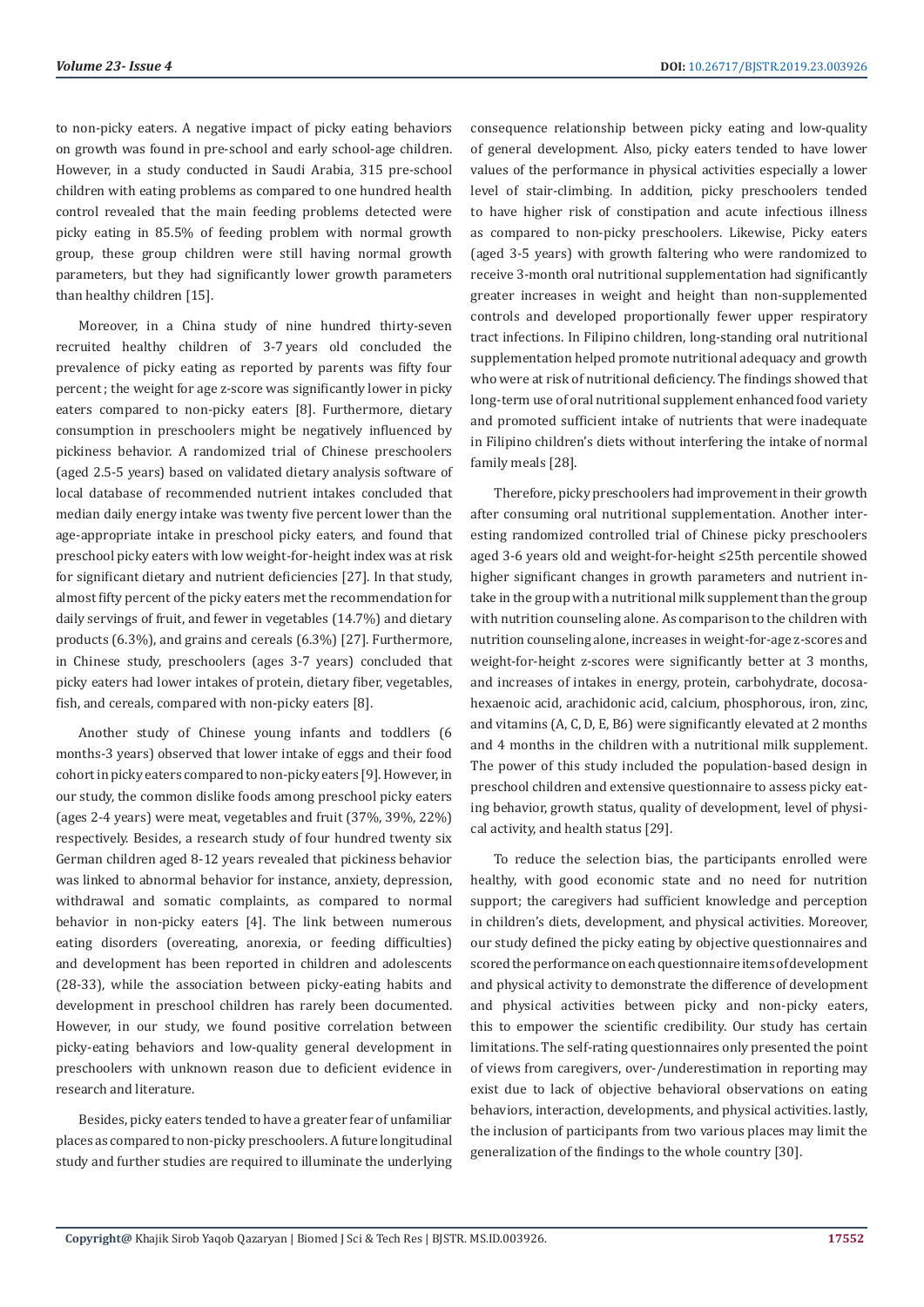# **Overall**

Pickiness behaviors in preschoolers might have negative impacts and consequences on development quality, physical activity level, and general health status. Therefore, Parents and caregivers need to be well informed and taught about feeding strategies to enhance adequate food variety for their preschoolers and to increase the number of foods accepted by their toddlers and appropriate dietary interventions to develop sound feeding solutions to address pickyeating behaviors. Also, clinicians might play a vital role to guide and support parents and caregivers on the finest approaches to reach the best possible nutrition for their children who are picky eaters, and early diagnosis and clinical intervention of pickiness behavior among preschoolers might help to reduce or limit the negative impacts of such behavior on children's growth and development.

# **Availability of Data and Materials**

Data for research purposes are available upon request.

# **Consent for Publication**

All participants gave and provided their written consent forms.

# **Conflict of Interest Statement**

The authors declare that the research was conducted in the absence of any commercial or financial relationships that could be construed as a potential conflict of interest.

#### **Acknowledgment**

We thank and acknowledge all children and their parents or caregivers for their time and efforts to take part in this research project.

#### **Funding**

This study was not funded by grants or other financial sponsors. The authors declare that they have no financial arrangement with a company whose product is discussed in the manuscript.

# **References**

- 1. [Jacobi C, Schmitz G, Agras WS \(2008\) Is picky eating an eating disorder?](https://www.ncbi.nlm.nih.gov/pubmed/18454484)  [Int J Eat Disord \(2008\) 41\(7\): 626-634.](https://www.ncbi.nlm.nih.gov/pubmed/18454484)
- 2. [Galloway AT, Fiorito L, Lee Y, Birch LL \(2005\) Parental pressure, dietary](https://www.ncbi.nlm.nih.gov/pmc/articles/PMC2530930/)  [patterns, and weight status among girls who are "picky eaters". J Am Diet](https://www.ncbi.nlm.nih.gov/pmc/articles/PMC2530930/)  [Assoc 105\(4\): 541-548.](https://www.ncbi.nlm.nih.gov/pmc/articles/PMC2530930/)
- 3. [Wright CM, Parkinson KN, Shipton D, Drewett RF \(2007\) How do toddler](https://www.ncbi.nlm.nih.gov/pubmed/17908727)  [eating problems relate to their eating behavior, food preferences, and](https://www.ncbi.nlm.nih.gov/pubmed/17908727)  [growth? Pediatrics 120\(4\): e1069-1075.](https://www.ncbi.nlm.nih.gov/pubmed/17908727)
- 4. [Jacobi C, Agras WS, Bryson S, Hammer LD \(2003\) Behavioral validation,](https://www.ncbi.nlm.nih.gov/pubmed/12500079)  [precursors, and concomitants of picky eating in childhood. J Am Acad](https://www.ncbi.nlm.nih.gov/pubmed/12500079)  [Child Adolesc Psychiatry 42\(1\): 76-84.](https://www.ncbi.nlm.nih.gov/pubmed/12500079)
- 5. [Nicholls D, Bryant Waugh R \(2009\) Eating disorders of infancy and](https://www.ncbi.nlm.nih.gov/pubmed/19014855)  [childhood: definition, symptomatology, epidemiology, and comorbidity.](https://www.ncbi.nlm.nih.gov/pubmed/19014855)  [Child Adolesc Psychiatr Clin N Am 18\(1\): 17-30.](https://www.ncbi.nlm.nih.gov/pubmed/19014855)
- 6. [Mascola AJ, Bryson SW, Agras WS \(2010\) Picky eating during childhood:](https://www.ncbi.nlm.nih.gov/pubmed/20850060)  [a longitudinal study to age 11 years. Eat Behav 11\(4\): 253-257.](https://www.ncbi.nlm.nih.gov/pubmed/20850060)
- 7. [Carruth BR, Ziegler PJ, Gordon A, Barr SI \(2004\) Prevalence of picky](https://www.ncbi.nlm.nih.gov/pubmed/14702019) [eaters among infants and toddlers and their caregivers' decisions about](https://www.ncbi.nlm.nih.gov/pubmed/14702019) [offering a new food. J Am Diet Assoc 104\(1Suppl 1\): s57-64.](https://www.ncbi.nlm.nih.gov/pubmed/14702019)
- 8. [Xue Y, Zhao A, Cai L, Yang B, Szeto IM, et al. \(2015\) Growth and](https://www.ncbi.nlm.nih.gov/pmc/articles/PMC4395402/) [development in Chinese pre-schoolers with picky eating behaviour: a](https://www.ncbi.nlm.nih.gov/pmc/articles/PMC4395402/) [cross-sectional study. PLoS One \(2015\) 10\(4\): e0123664.](https://www.ncbi.nlm.nih.gov/pmc/articles/PMC4395402/)
- 9. [Li Z, Van der Horst K, Edelson Fries LR, Yu K, You L, et al. \(2017\)](https://www.ncbi.nlm.nih.gov/pubmed/27825943) [Perceptions of food intake and weight status among parents of picky](https://www.ncbi.nlm.nih.gov/pubmed/27825943) [eating infants and toddlers in China: A cross-sectional study. Appetite](https://www.ncbi.nlm.nih.gov/pubmed/27825943) [108: 456-463.](https://www.ncbi.nlm.nih.gov/pubmed/27825943)
- 10. [Goh DY, Jacob A \(2012\) Perception of picky eating among children in](https://www.ncbi.nlm.nih.gov/pubmed/22816553) [Singapore and its impact on caregivers. A questionnaire survey. Asia](https://www.ncbi.nlm.nih.gov/pubmed/22816553) [Pacific Family Medicine 11\(1\): 5.](https://www.ncbi.nlm.nih.gov/pubmed/22816553)
- 11. [Micali N, Simonoff E, Elberling H, Rask CU, Olsen EM, et al. \(2011\) Eating](https://www.ncbi.nlm.nih.gov/pubmed/21918471) [patterns in a population-based sample of children aged 5 to 7 years.](https://www.ncbi.nlm.nih.gov/pubmed/21918471) [Association with psychopathology and parentally perceived impairment.](https://www.ncbi.nlm.nih.gov/pubmed/21918471) [Journal of Developmental and Behavioral Pediatrics 32\(8\): 572-580.](https://www.ncbi.nlm.nih.gov/pubmed/21918471)
- 12. [Shim JE, Kim J, Mathai RA \(2011\) Associations of infant feeding practices](https://www.ncbi.nlm.nih.gov/pubmed/21872699) [and picky eating behaviors of preschool children. Journal of the](https://www.ncbi.nlm.nih.gov/pubmed/21872699) [American Dietetic Association 111\(9\): 1363-1368.](https://www.ncbi.nlm.nih.gov/pubmed/21872699)
- 13. Chatoor I, Ammaniti M (2007) Classifying feeding disorders of infancy and early childhood. In Narrow WE, First MB, Sirovatka PJ, Regier DA, (Eds.)., Age and Gender Considerations in Psychiatric Diagnosis. A Research Agenda for DSM-IV. APA Publishing, Arlington, VA, pp. 227-242.
- 14. [Kerzner B \(2009\) Clinical investigation of feeding difficulties in young](https://www.ncbi.nlm.nih.gov/pubmed/19605866) [children: a practical approach. Clin Pediatr \(Phila\) 48\(9\): 960-965.](https://www.ncbi.nlm.nih.gov/pubmed/19605866)
- 15. [Hegazi MA, Sehlo MG, Al Jasir A, El Deek BS \(2015\) Development and](https://www.ncbi.nlm.nih.gov/pubmed/25872702) [cognitive functions in Saudi pre-school children with feeding problems](https://www.ncbi.nlm.nih.gov/pubmed/25872702) [without underlying medical disorders. J Paediatr Child Health 51\(9\):](https://www.ncbi.nlm.nih.gov/pubmed/25872702) [906-912.](https://www.ncbi.nlm.nih.gov/pubmed/25872702)
- 16. [Steyn NP, Nel JH, Nantel G, Kennedy G, Labadarios D \(2006\) Food variety](https://www.ncbi.nlm.nih.gov/pubmed/16923296) [and dietary diversity scores in children. Are they good indicators of](https://www.ncbi.nlm.nih.gov/pubmed/16923296) [dietary adequacy? Public Health Nutrition 9 \(5\): 644-650.](https://www.ncbi.nlm.nih.gov/pubmed/16923296)
- 17. [Woolston \(1983\) Eating disorders in infancy and early childhood.](https://www.jaacap.org/article/S0002-7138(09)62322-0/fulltext) [Journal of the American Academy of Child Psychiatry 22\(2\): 114-121.](https://www.jaacap.org/article/S0002-7138(09)62322-0/fulltext)
- 18. [Kotler LA, Cohen P, Davies M, Pine DS, Walsh BT \(2001\) Walsh](https://www.ncbi.nlm.nih.gov/pubmed/11765289) [Longitudinal relationships between childhood, adolescent, and adult](https://www.ncbi.nlm.nih.gov/pubmed/11765289) [eating disorders. Journal of the American Academy of Child and](https://www.ncbi.nlm.nih.gov/pubmed/11765289) [Adolescent Psychiatry 40\(12\): 1434-1440.](https://www.ncbi.nlm.nih.gov/pubmed/11765289)
- 19. [McDermott BM, Mamun AA, Najman JM, Williams GM, O'Callaghan MJ, et](https://www.ncbi.nlm.nih.gov/pubmed/19811457) [al. \(2010\) Longitudinal correlates of the persistence of irregular eating](https://www.ncbi.nlm.nih.gov/pubmed/19811457) [from age 5 to 14 years. Acta Paediatrica 99\(1\): 68-71.](https://www.ncbi.nlm.nih.gov/pubmed/19811457)
- 20. [Nicklaus S, Boggio V, Chabanet C, Issanchou S \(2005\) A prospective](https://www.ncbi.nlm.nih.gov/pubmed/15927730) [study of food variety seeking in childhood, adolescence and early adult](https://www.ncbi.nlm.nih.gov/pubmed/15927730) [life. Appetite 44\(3\): 289-297.](https://www.ncbi.nlm.nih.gov/pubmed/15927730)
- 21. [Dubois L, Farmer AP, Girard M, Peterson K \(2007\) Preschool children's](https://www.ncbi.nlm.nih.gov/pubmed/17180152https:/www.ncbi.nlm.nih.gov/pubmed/17180152) [eating behaviours are related to dietary adequacy and body weight.](https://www.ncbi.nlm.nih.gov/pubmed/17180152https:/www.ncbi.nlm.nih.gov/pubmed/17180152) [European Journal of Clinical Nutrition 61\(7\): 846-855.](https://www.ncbi.nlm.nih.gov/pubmed/17180152https:/www.ncbi.nlm.nih.gov/pubmed/17180152)
- 22. [D Benton \(2010\) The influence of dietary status on the cognitive](https://www.ncbi.nlm.nih.gov/pubmed/20077417) [performance of children. Molecular Nutrition and Food Research 54\(4\):](https://www.ncbi.nlm.nih.gov/pubmed/20077417) [457-470.](https://www.ncbi.nlm.nih.gov/pubmed/20077417)
- 23. [Mc Afee AJ, Mulhern MS, Mc Sorley EM, Wallace JM, Bonham MP, et al.](https://www.ncbi.nlm.nih.gov/pubmed/22321870) [\(2012\) Intakes and adequacy of potentially important nutrients for](https://www.ncbi.nlm.nih.gov/pubmed/22321870) [cognitive development among 5-year-old children in the Seychelles](https://www.ncbi.nlm.nih.gov/pubmed/22321870) [Child Development and Nutrition Study. Public Health Nutrition 15\(9\):](https://www.ncbi.nlm.nih.gov/pubmed/22321870) [1670-1677.](https://www.ncbi.nlm.nih.gov/pubmed/22321870)
- 24.[\(2006\) World Health Organization, WHO Child Growth Standards:](https://www.who.int/childgrowth/standards/technical_report/en/) [Methods and development. WHO pp. 312.](https://www.who.int/childgrowth/standards/technical_report/en/)
- 25. [Jacobi C, Schmitz G, Agras WS \(2008\) Is picky eating an eating disorder?](https://www.ncbi.nlm.nih.gov/pubmed/18454484) [Int J Eat Disord \(2008\) 41\(7\): 626-634.](https://www.ncbi.nlm.nih.gov/pubmed/18454484)